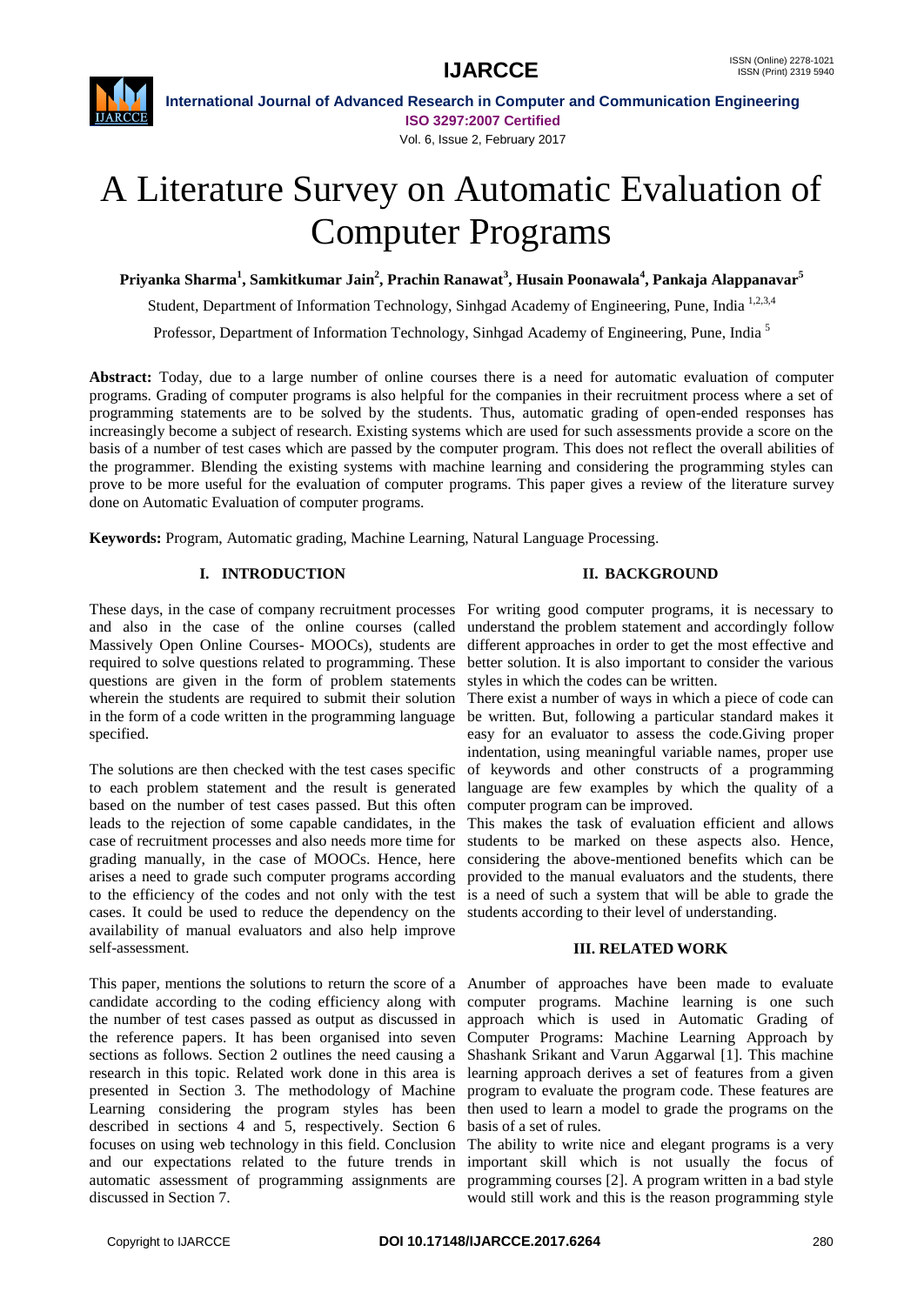

#### **International Journal of Advanced Research in Computer and Communication Engineering ISO 3297:2007 Certified**

Vol. 6, Issue 2, February 2017

style is considered to be an individual's interpretation of submitted solution. rules and their application to the writing of source code in order to achieve the aim [3]. Style can be used to ensure that the source code is readable and understandable. Automatic analysis of functional program style by Greg Michaelson describes semantic style rules and has also presented an automatic style analyser. Thus, paying more attention to the style of programming aids the evaluation of programs.

In a number of universities, often a methodology of peerassessment is used. In this, the programs are evaluated by other students belonging to the same class. This helps in situations where the manual evaluators are not available and also allows students to understand mistakes while evaluating the codes. This method can be combined with the web technology and has been stated by Jirarat Sitthiworachart and Mike Joy [4].

A more detailed description of the work done in this field has been mentioned in the subsequent sections of this paper.

# **IV.MACHINE LEARNING APPROACH**

Machine learning is the field in which models are constructed from the training data (input data) for decision making. It makes use of different types of algorithms that can learn from and make predictions on data. The models created are data-driven and not follow the instructions which are strictly static.

For applying machine learning framework to analyse the computer programs, different features related to a program [1] submitted by a candidate need to be extracted, which were then used to train a machine learning model.

Different types of machine learning models used are:

**Supervised learning**: Training of model is done by using labelled data and then tests the model for unlabeled data.

**Unsupervised learning:** This technique uses unlabeled data for training as well as testing.

**Semi-supervised Learning**: This uses both supervised and unsupervised learning models i.e.; the labelled and unlabeled datasets.

Shashank Srikant and Varun Aggarwal [1] implemented the training of the model by using two machine learning algorithms namely, Ridge Regression and Support Vector Machine. A comparison of these two methods was also done which showed that Ridge regression outperformed the other in terms of better accuracy.

Two programming problems -the Encrypt problem and the Alt Sort - were considered. A set of sample computer programs in C were taken. The sample codes were written how effectively an input/output process is expressed, by final year Computer Science/IT engineering students in regardless of what that process actually is. A poor style is India. Each problem had a suite of test cases for attributed to either writing too much with the unnecessary checkingbasic and advanced conditions of the logic of the details or writing too little hiding the necessary details. problems. The rating of the programs was done on ascale Considering the variations in style, programming of 1-5 following the mechanism is shown in the table languages have a lesser scope of variations as compared to

is considered to be secondary by students. A programming below. This was used to assign a final grade to the

# TABLE I SCORING MECHANISM

| <b>Score</b>  | <b>Meaning</b>                                 |
|---------------|------------------------------------------------|
| .5            | Completely correct and efficient.              |
|               | Correct butfail to pass the code through all   |
|               | test-cases.                                    |
| $\mathcal{R}$ | Inconsistent logical structures: few/partially |
|               | correct data dependencies.                     |
| ി             | The presence of basic structures: Shows some   |
|               | understanding of a part of the problem.        |
|               | Less unrelated to the problem statement.       |

Any program with no code or less than 5-6 lines of code which had no relevance to the problem statement was removed from the data set.

This reduced the size of the data set considerably to around 90 for both the problem statements. Due to such unrelated solutions submitted by students, the size of the dataset decreased. Also, a number of students did not attempt the questions which point to the poor ability of students in programming. After the collection of the dataset, different types of features mentioned below were extracted from the code submitted.

**Basic Features**: These were obtained by counting the occurrences of various keywords and tokens appearing in the source code. These include keywords related to control structures such as for, while, break, etc.

**Expression Features**: includes features obtained by counting the occurrences of expressions appearing in a program. The expressions used in a program help identify arithmetic and relational operations typical of the underlying algorithm.

**Basic & Expression Features in Control Context**: This includes identifying the above features in the context (block scope) of the control-flow structures (conditional statements or loops).

**Data-Dependency Features**: This class includes features obtained by counting the occurrence of particular kind of expressions which are dependent on other particular kinds of expression. Such an ordering between two expressions generally signifies that the value of a variable(s) in one expression influences the evaluation of the other expression.

# **V. PROGRAM STYLE**

G Michaelson, Automatic Analysis of functional program style [2], mentions that program style is concerned with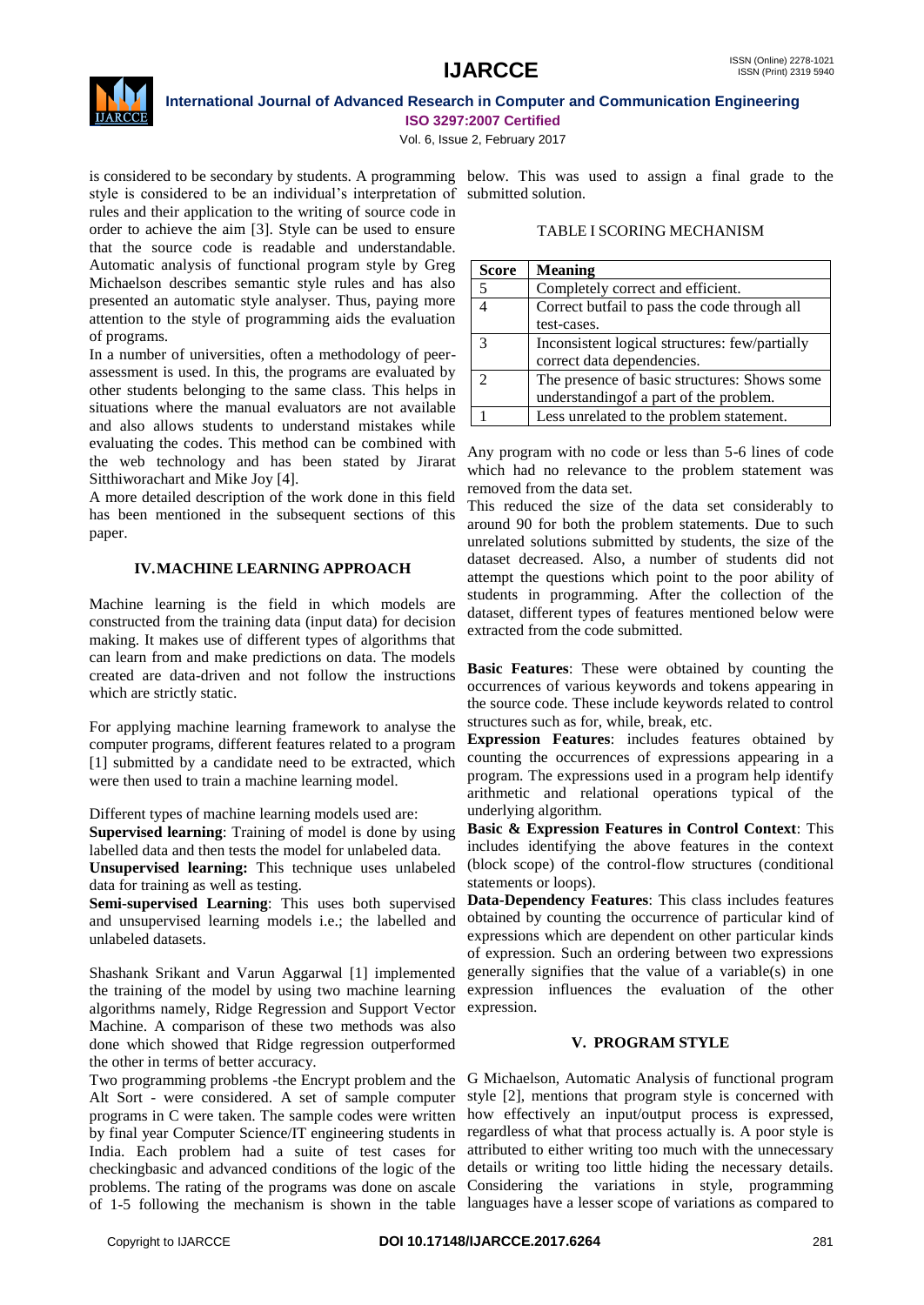

# **International Journal of Advanced Research in Computer and Communication Engineering ISO 3297:2007 Certified**

Vol. 6, Issue 2, February 2017

the natural languages. A number of people have The system is monitored by an administrator to ensure the contributed in providing the styling guidelines, for efficiency of the tool and keep a check on specific example, guidelines for Pascal have been given by Marca interactions like asking for the student identity or use of [5].

In industries, as a project advances in the further stages of development, it becomes harder to maintain it if different programming styles have been used by those involved in From the architecture, it can be seen that through the web its maintenance. Thus requiring, following a standard style or using a style which is consistent throughout the code [3]. Thus, students should be made to write their programs in a manner which can be comprehended easily starting from their school level itself.

The errors in the style of writing codes are an indicative of misunderstandings in the concepts by novices. Therefore, checking for the ways in which a piece of code is written helps to grade the program in an efficient manner.

Testing the typographical style of a set of COBOL programs was done by Mohan and Gold, 2004 [3]. The analysis was done by making comparisons to the results found by a manual checker with those done by a tool. The results showed that the typographical changes in style This literature survey was done with the purpose to study were proportional to the maintenance of programs done across various versions.

Some rules have also been devised to check the programming styles. Rules to simplify the Boolean comparisons with conditional statements are mentioned along with the removal of the unused variables in computer programs [2]. The removal is done by replacing the variable with a certain character which is set by default in the style checker system for the analysis of computer programs. The system is capable of providing some style suggestions as well.

# **VI.WEB-BASED ASSESSMENT**

Grading of computer programs by other students is often used at schools and universities to encourage independent learning amongst students. It is possible to do this peer assessment using the web technology.

Sitthi Worachart, J., and Joy, M., in Web-based Peer Assessment with an Anonymous Communication Tool [4], describe such a system which uses a communication tool to allow students assess the computer programs online. The system allows them to send messages, which can be viewed offline as well; in case someone is not online. The identity of the students marking the programs is kept anonymous.



Fig. 1.System Architecture

fowl words. This monitoring can be done only by the system administrator to ensure privacy.

browser, student responses are taken and are forwarded to the server which is later stored in the database. The database is used by the chat server and the web server for evaluation.

The communication device displays the programs which are needed to assess the students along with two anonymous students who would be evaluating those same programs.

Such systems provide an alternative way for the evaluation of computer programs.

#### **VII. CONCLUSION**

and understand the different methodologies that can be used for automatic evaluation of computer programs. The paper discusses, the various aspects of building an evaluation system, namely using the programming style to construct a Machine Learning model for assessment.

Paper represented by Shashank Srikant and Varun Aggarwal [1] specifies the use of a machine learning framework with the help of different features for evaluating computer programs automatically.

The style in which a program has been written is also beneficial in order to grade the programs as mentioned in Automatic Analysis of functional program style by G.Michaelson [2].

Sitthi Worachart, J., and Joy, M., Web-based Peer Assessment System with an Anonymous Communication Tool[4] has put forth a system which allows students to grade their programs and also provides them with the ability to discussany queries with the other students.

Further, we are continuing this research by using other Machine Learning algorithms such as the Random Forest Algorithm. We would be focusing on C and C++ programs, albeit a system working for the other programming languages can also be constructed.

#### **ACKNOWLEDGMENT**

Wetake this opportunity to thank all the people involved in the making of this paper. We want to especially thank our respected guide, Ms Pankaja Alappanavar for her guidance and encouragement, which has assisted us to achieve our goal. Her valuable advice has helped us throughout. Our Head of Department Prof. Abhay Adapanawar has also been very helpful and we are grateful for the support he provided us with. Last but not the least we would like to convey our gratitude to all the teaching and non-teaching staff members of our department, our friends and families for their valuable suggestions and support.